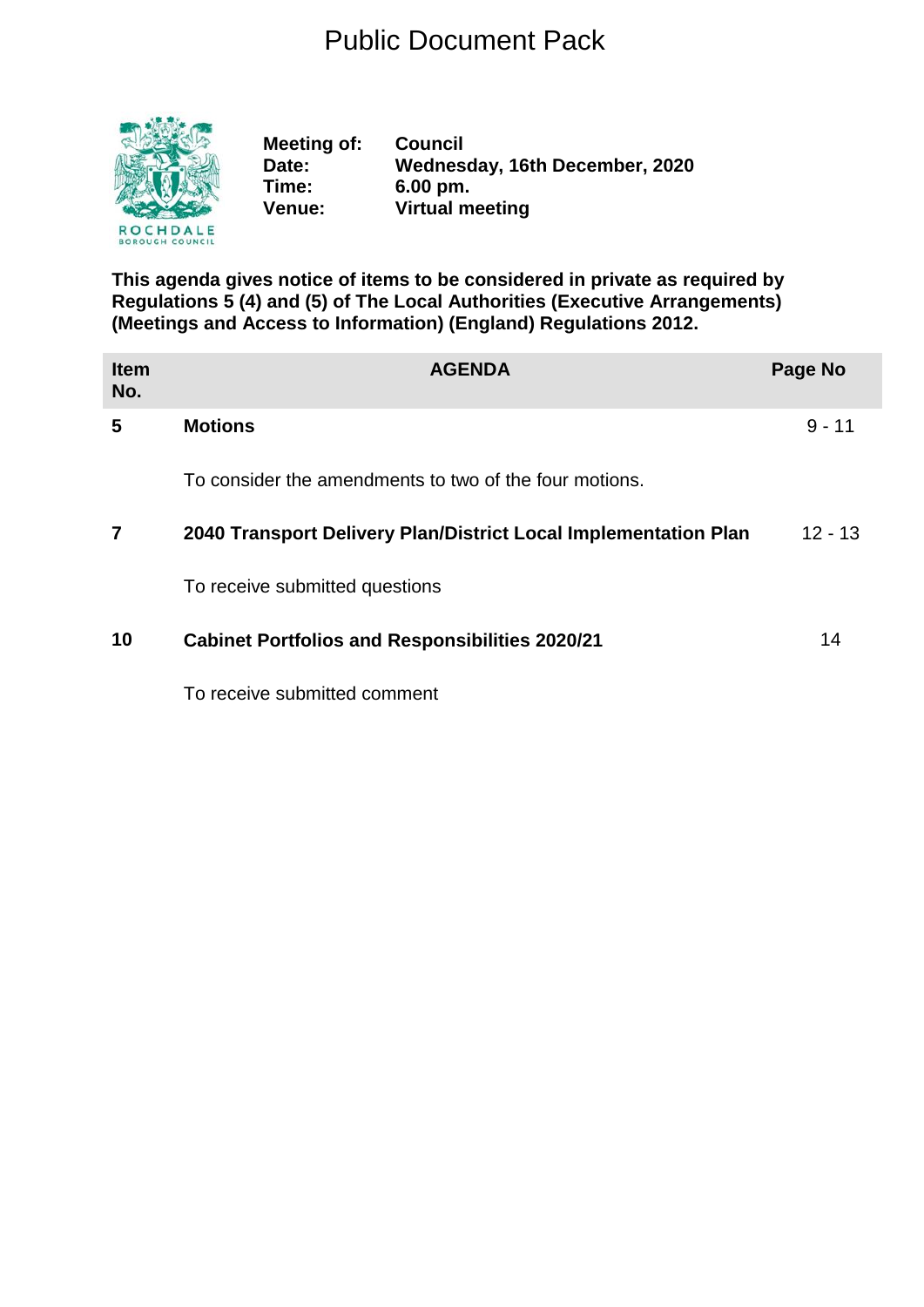# Agenda Item 5

#### **Council – 16 December 2020 Amendments to submitted Motions**

#### **Motion 2**

#### **Conservative Group Amendment to Motion 2**

#### *To be moved by Councillor Sullivan seconded by Councillor Winkler that:*

"This Council notes that in the face of continued uncertainty and disruption this means that sufficient funding and resources are made readily available to the NHS and other care providers to enable the delivery of care packages and programmes that work effectively and which work alongside existing health and social care services, thereby properly responding to people's urgent mental health needs in these difficult times we are currently facing and in the months and years ahead.

A considerable weight of evidence has been gathered to demonstrate the deleterious impact of Covid-19 on people's mental health and wellbeing, together with the a huge psychological impact that is brought to bear on those people who are already adversely affected by mental health issues. This also includes children, who may feel particularly vulnerable at this time, and, it should be noted, there is evidence of increasing incidences of children who are self-harming and developing conditions such as severe anxiety and stress – which often require treatment.

According to a recent survey on mental health provision, 98% of people who are currently suffering from a mental health condition have stated that their mental health has deteriorated since the onset of Covid-19. This is putting a huge strain on our already struggling medical and social services.

The Council resolves that the Chief Executive write to the Secretary of State requesting the government intervene and prioritise the nation's mental health; that the government take into account the large and increasing numbers of mental health issues are happening during the ongoing Covid-19 pandemic. The Council requests that the government is made fully aware of the negative impact that these issues are having on people, their families and also the additional strain that is being brought to bear on the National Health Service, especially at this current time when their resources are stretched close to breaking point. Agenda Item 5<br>
Sullivan seconded by Councill<br>
e face of continued uncertaint<br>
sources are made readily ava<br>
be defined and the distance of the surger of care packages is<br>
de is urgernt mental health needs<br>
is morths and ye

#### *The Government is aware of the increasing numbers of mental health issues happening during the ongoing Covid-19 pandemic and the impact that the pandemic has had, and continues to have on people, and their families.*

*Looking ahead, as part of plans for the NHS outlined in the Government's NHS Long Term Plan, there will be a comprehensive expansion and transformation of mental health services over the next five years with additional funding of £2.3 billion a year by 2023/24. We are pleased to note that over half of this will go to improving community mental health services and services to help people experiencing mental health crises.*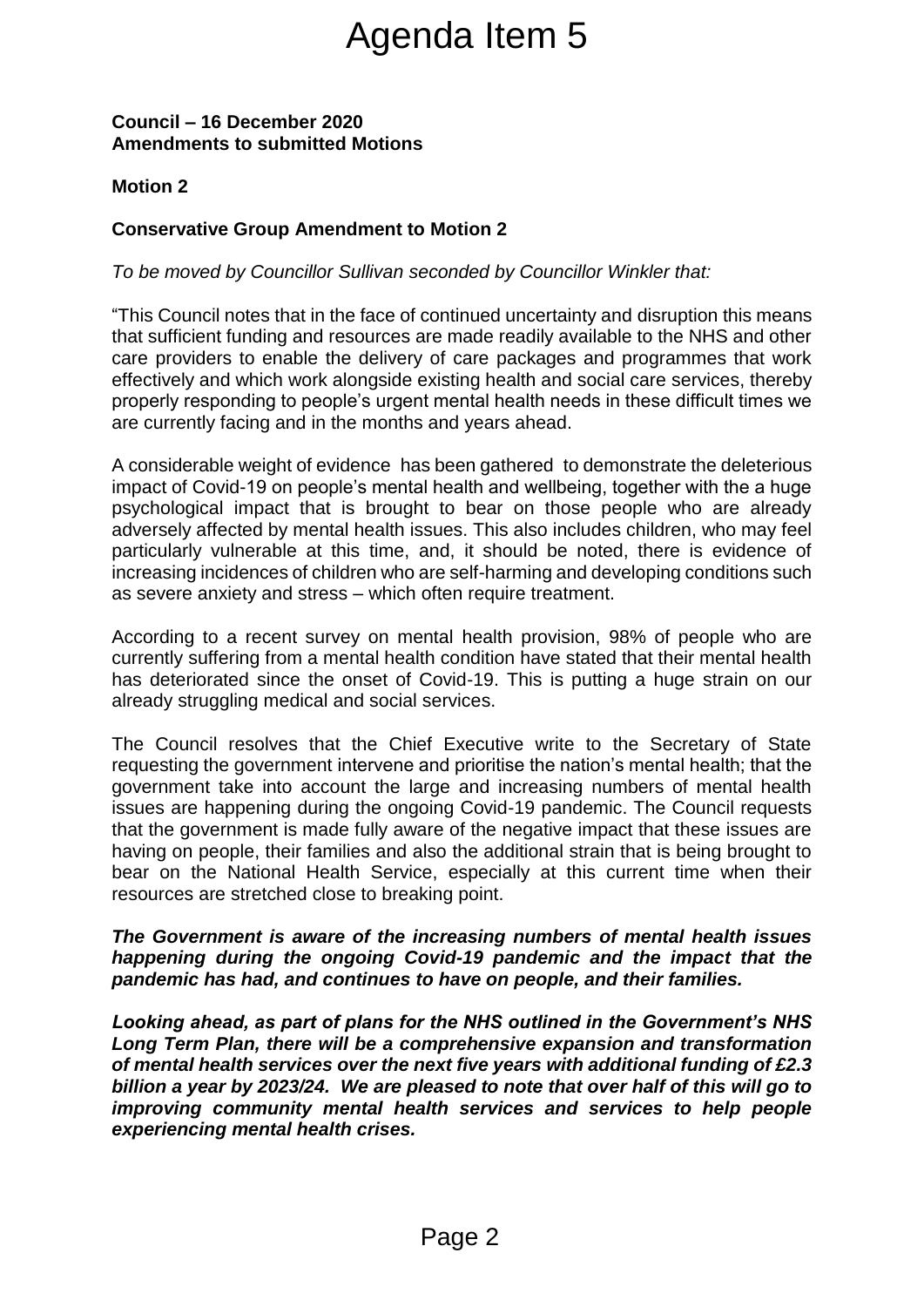*Therefore, this Council acknowledges the commitment that the Government has made to supporting mental health services and projects during the Coronavirus pandemic and resolves to ask the Chief Executive to write to the Secretary of State to thank him for the funding which has been made available across our borough, and support the continuation of Government funding in this area.*

*Furthermore, as a Council we acknowledge the vital role played by so many individuals including NHS Volunteer Responders who have been providing care and help to vulnerable people, 'Check-In and Chat' Volunteers who have been providing short-term telephone support to individuals who are at risk of loneliness as a consequence of self-isolation, and Community Response Volunteers who have been collecting shopping, medication and other essential supplies for people who have been self-isolating, and delivering these supplies to their homes; such as the incredible work of the volunteers of the Middleton in Action Together group, and other projects set up specifically to help people during this terrible pandemic."*

#### **Motion 4**

#### **Labour Group Amendment to Motion 4**

*To be moved by Councillor Cocks seconded by Councillor Heakin*

This Council is committed to making our Borough a safer place for everyone.

#### Council notes:

Public sexual harassment is the most common form of violence against women and girls, restricting their freedom of movement and expression; That in surveys two-thirds of women and girls report they have faced street harassment in the UK;

- That street harassment in the UK is not covered by any specific offence, unlike in Portugal, Belgium and France.
- That stopping street harassment would be a powerful step in tackling inequality and keeping women safe.
- The incredible work of Our Streets Now, and their petition which has attracted over 200,000 signatures to make street harassment a specific crime.
- That according to a report by Our Streets Now, only 14 per cent of pupils have been taught about public sexual harassment at school, and that 47 per cent of them would not report an incident of public sexual harassment to their school because they were afraid or feared they would not be taken seriously by staff.
- **That people also face public sexual harassment because of their Race, Sexuality and Gender Identification.**

Council recognises:

 That we must create an environment where street harassment is seen and policed as a crime, and where girls, **women, BAME and LGBT people** feel safer on our streets.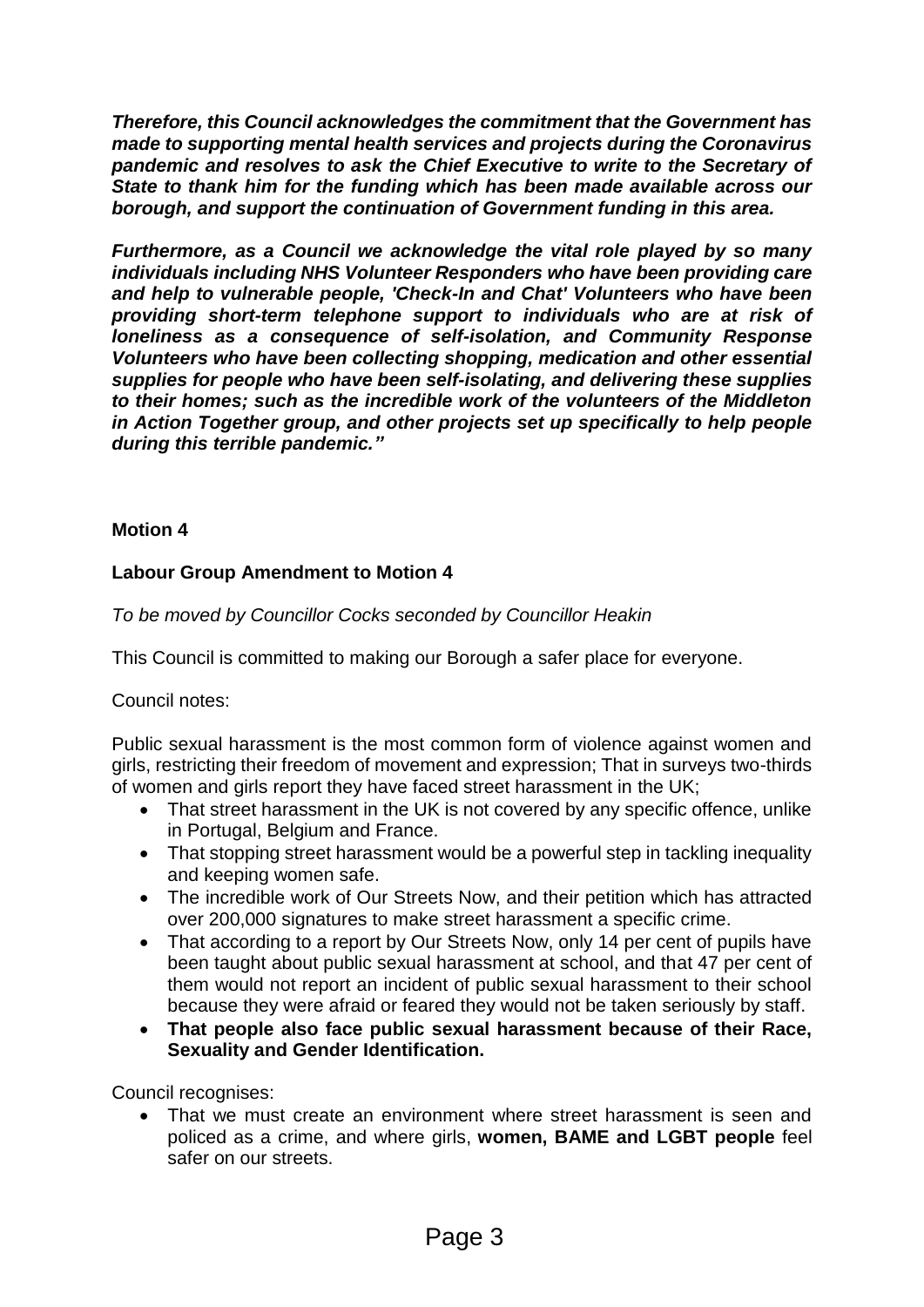- That we need to work together with our schools to ensure that anyone who is harassed will feel confident that their report will be treated with the respect, care and seriousness that is required.
- That changing the law, and education for our young people, are key planks in combating street harassment, establishing safer streets, and delivering equality.

Council resolves to:

- Promote the Our Streets Now campaign to make street harassment a crime, and encourage all elected members, and residents to sign the petition.
- Ask the Chief Executive to write to the Home Secretary to ask her to make street harassment a specific crime.
- Ask the Chief Executive to write to the two MPs who cover the Borough, and the Mayor of Greater Manchester / Police and Crime Commissioner, to ask them to show their support for this campaign by signing the petition and by lobbying ministers to make street harassment a specific crime.
- Ask all schools colleges in the Borough to each develop a clear policy on tackling harassment, separate to their bullying policy - **with full council support**
- Ask all local schools to include education around public sexual harassment as part of their PSHE education.
- Ensure that the recommendations of the Our Schools Now report are communicated to schools with a view to integrating their recommendations into their PSHE teaching.
- **Ask the chief executive to publish any responses publicly.**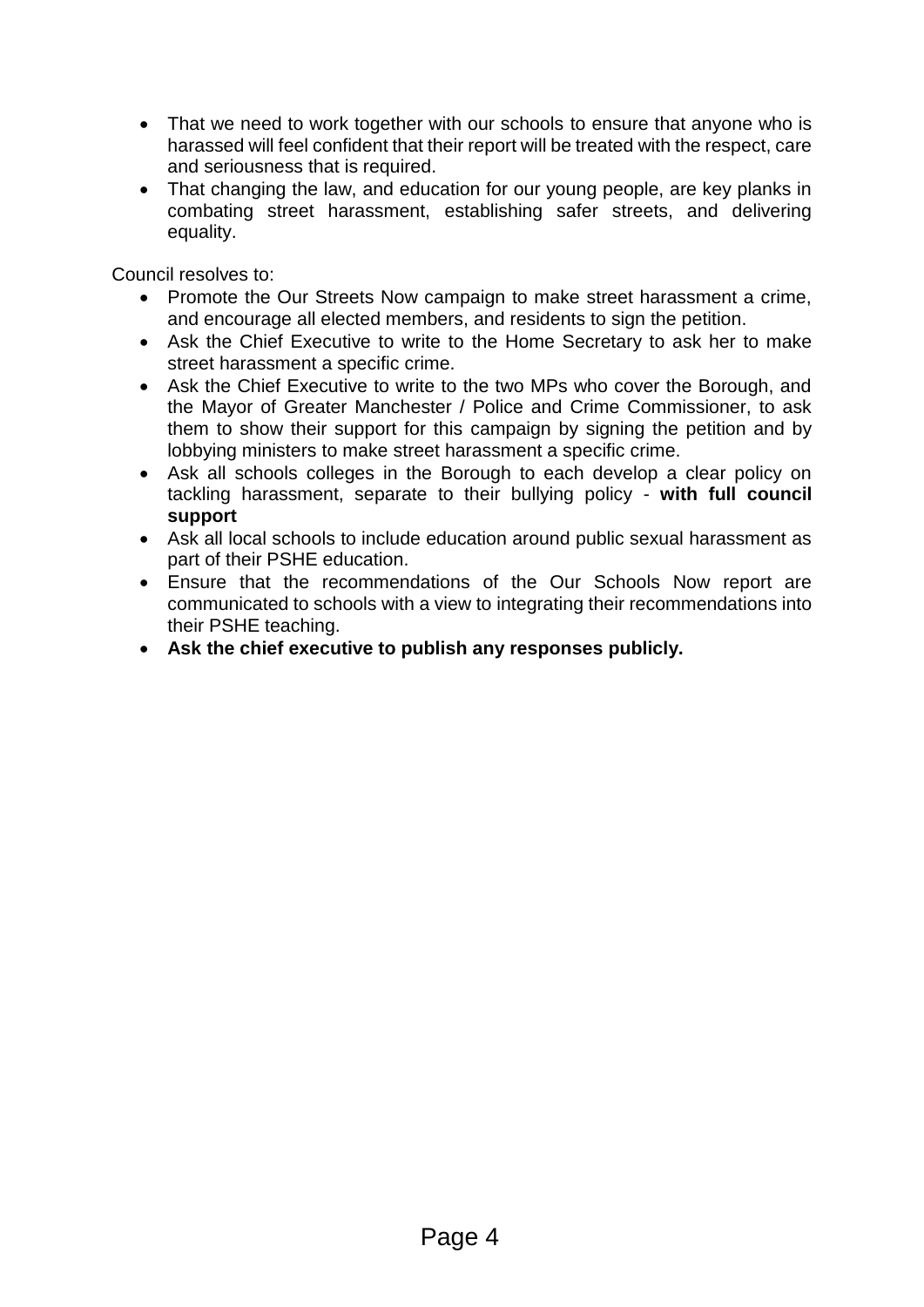### **Council Questions/Comments – 16 th December 2020**

|           | <b>QUESTION</b>                                                                                                                                                                                                                                                                                                                                                                                                    | <b>QUESTION TO</b>    | <b>QUESTION</b><br><b>FROM</b>     | <b>DIRECTOR</b>     |                |
|-----------|--------------------------------------------------------------------------------------------------------------------------------------------------------------------------------------------------------------------------------------------------------------------------------------------------------------------------------------------------------------------------------------------------------------------|-----------------------|------------------------------------|---------------------|----------------|
|           | <b>Agenda Item 7:</b><br>2040 Transport Delivery Plan/District Local<br>Implementation Plan                                                                                                                                                                                                                                                                                                                        | Leader of the Council | Councillor<br><b>Michael Holly</b> | Director of Economy |                |
| Page<br>ת | "At the CRE Overview and Scrutiny<br>meeting on 18 <sup>th</sup> November 2020, I sought<br>clarification of the apparent inconsistencies<br>of the figures for potential new houses in<br>the Rochdale Borough contained<br>respectively in the 2040 Transport Delivery<br>Plan and the Greater Manchester Spatial<br>Framework. I had understood that these<br>apparent inconsistencies would be looked<br>into. |                       |                                    |                     | Agenda<br>Item |
|           | The Transport Delivery Plan before us<br>tonight contains exactly the same figures<br>as the plan we scrutinised on 18 <sup>th</sup><br>November 2020.<br>Can I be assured that the apparent<br>inconsistencies I have referred to have<br>been properly considered and that the<br>assumptions for the delivery of new<br>houses contained in the Transport Plan<br>remain valid?"                                |                       |                                    |                     |                |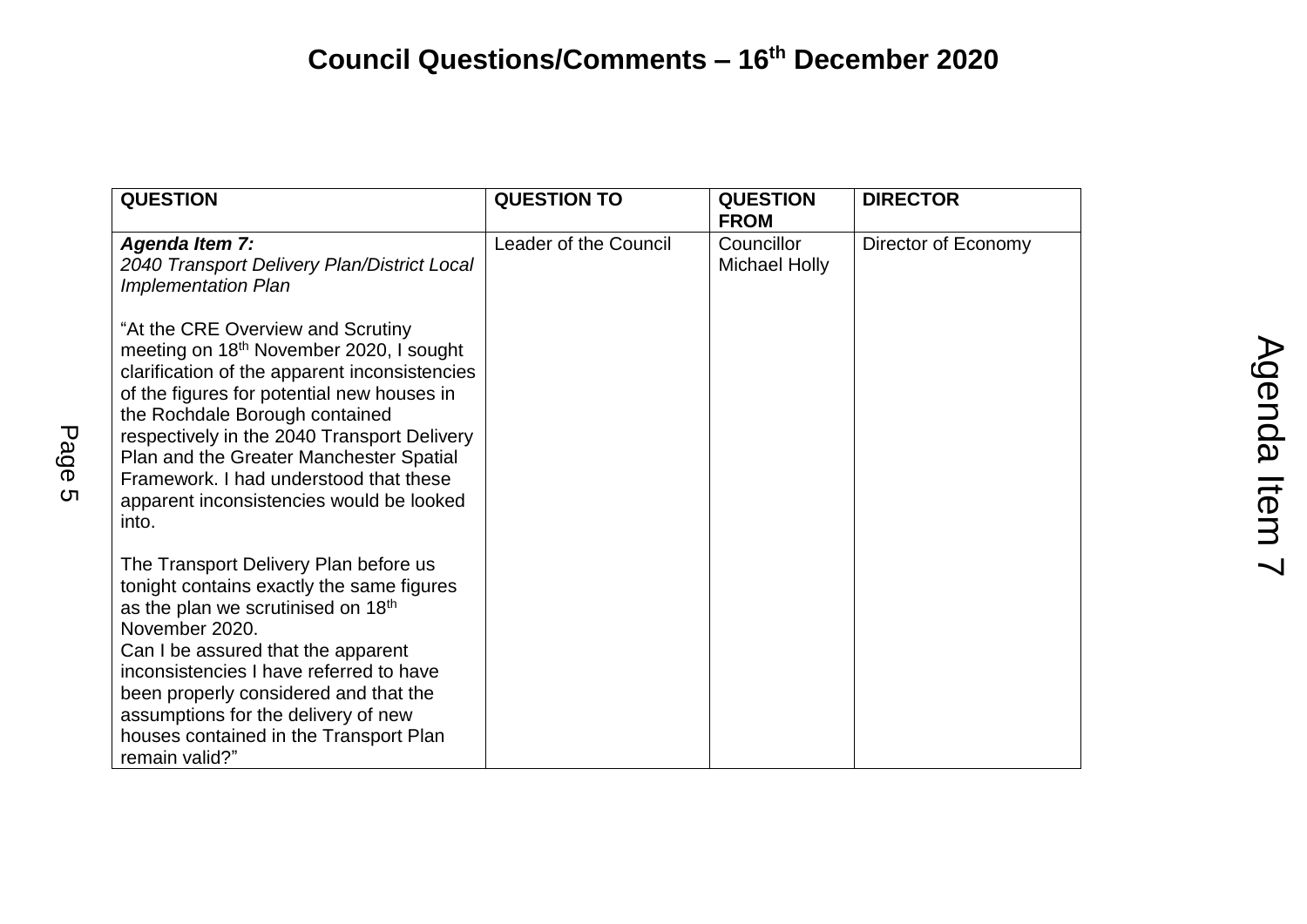# **Council Questions/Comments – 16 th December 2020**

| <b>Agenda Item 7:</b><br>2040 Transport Delivery Plan/District Local<br><b>Implementation Plan</b>                                                                                                                          | Leader of the Council | Councillor<br><b>Andy Kelly</b> | Director of Economy |
|-----------------------------------------------------------------------------------------------------------------------------------------------------------------------------------------------------------------------------|-----------------------|---------------------------------|---------------------|
| "Whilst welcoming the strategy to improve"<br>walking and cycling safety across our<br>borough, when can members of the public<br>expect to see cycling lanes on our roads<br>that are beyond simply green paint?"          |                       |                                 |                     |
| Agenda item 7:<br>2040 Transport Delivery Plan/District Local<br><b>Implementation Plan</b>                                                                                                                                 |                       |                                 |                     |
| "These documents reference the GMSF on<br>numerous occasions. In light of Stockport<br>voting against the framework and its<br>subsequent removal from this meeting why<br>hasn't the Transport Plan / LIP been<br>removed" |                       |                                 |                     |